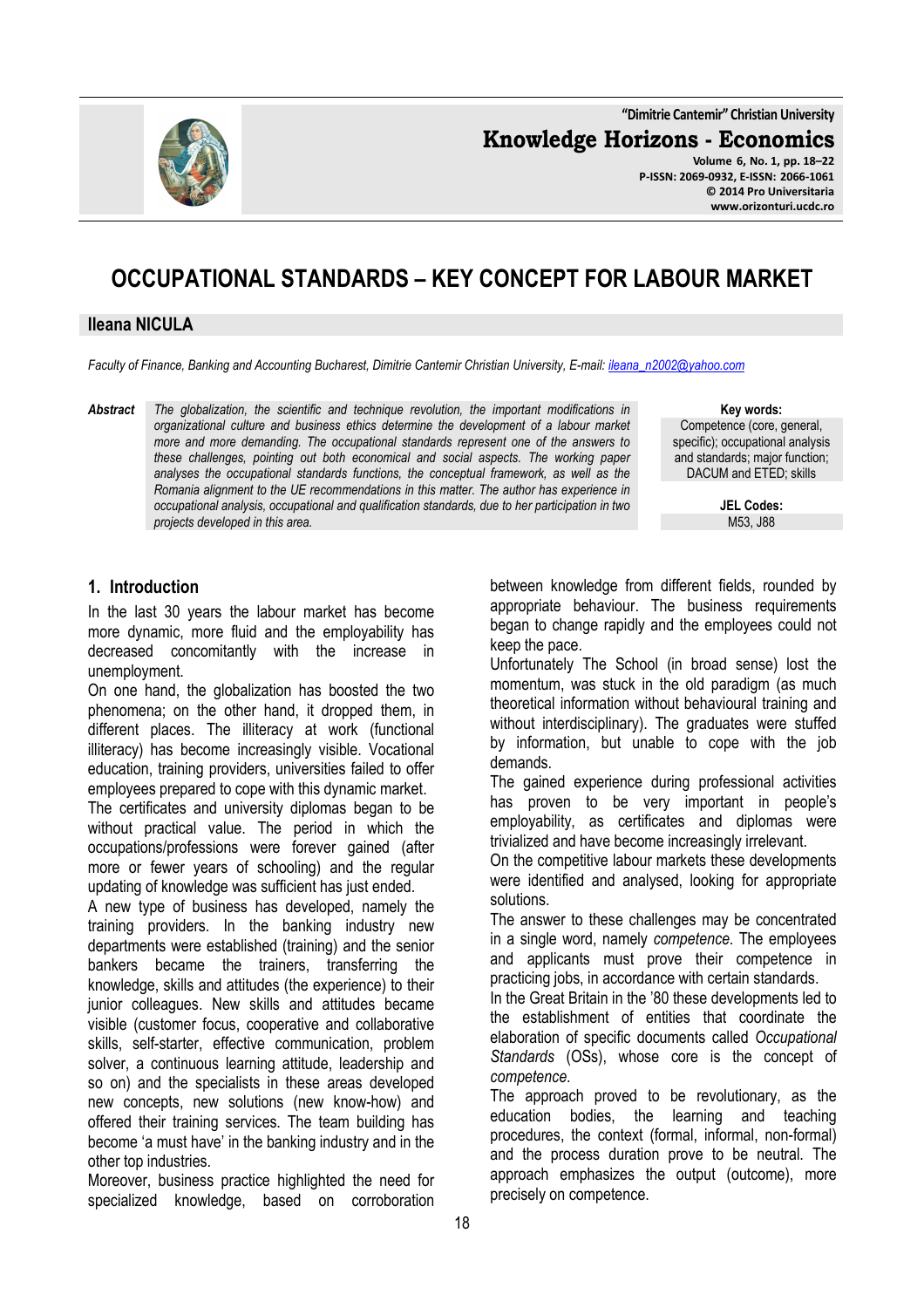#### **2. Occupational standards and Romania**

The functions of OSs are:

- to balance the employment requirements with the training and educational processes, in order to synchronize with the labour market movements;
- to enhance the employability:
- ˗ to be transparent for employers and applicants, in order to allow fairness and equal opportunities;
- ˗ to be transparent in order to allow the workforce mobility;
- to allow the recognition of the working experience, beyond certificates and diplomas "a validation of non-formal and informal learning" [3];
- ˗ to be relevant at macro and micro levels, taking into account that, socially and economically, there are many stakeholders on the labour market, which should cooperate in order to ensure sustainable development;
- ˗ to allow the development and improvement of the training processes on competitive market and a correct competition between training bidders;
- ˗ the OSs structure allows simple updating to keep pace with the labour market evolution.
- ˗ to allow correct, transparent and unbiased assessments, based on realistic benchmarks, neutral to the training providers and other stakeholders (independent awarding bodies are important entities within this framework);

Apart from employees and employers, the stakeholders are social partners as trade unions, professional associations, employment's services, training and educational providers, and independent awarding bodies.

European Parliament Council issued in 2008 a recommendation on the establishment of the European Qualification Framework (EQF) for lifelong learning, published in the Official Journal of the European Union (April 2008).

The document defines:

- ˗ the concepts and principles underlying competence-based education; and
- the necessity of interconnecting the labour market to the formal educational systems ..to develop a framework for the recognition of qualifications for both education and training, building on the achievements of the Bologna process and promoting similar action in the area of vocational training" [3].

Almost all the EU countries were successfully adopted and implemented the recommendation. The stated goal was to "contribute to modernising education and training systems, the interrelationship of education, training and employment and building bridges between formal, non-formal and informal learning, leading also to the validation of learning outcomes acquired through experience" [3].

The occupational, educational and qualification standards have been the response to the knowledgebased society challenges.

The recommendation is non-binding and each and every country should define its national occupational and educational standards, as well as its national qualifications, according to the national legislation and practice.

Our country adopted the OSs in the mid of '90 (more than ten years earlier than EQF), being helped by a World Bank programme and set up an important body The Council for Occupational Standards and Awarding (COSA, 1994), transformed then in the National Council for Professional Training of the Adults (CNFPA, 2003). Now this body is the National Agency of Qualifications (ANC), an important body in the evolution of occupational standards. The main goal of the World Bank programme was to train individuals to write OSs, to transfer the know-how.

The training was an important part as this new framework which was developing concepts, definitions, contexts, approaches very different from what jobs/occupations or professions were classically seen by all the actors (businesses, schools, working people, professional associations, trade unions etc.).

COSA cooperation with interested parties led to the establishment of the necessary legislation and structures with key roles such as industry committees. The legal framework develops and benefits by the accumulated expertise at national and European level.

Moreover, the European Parliament Council recommended educational systems to take OSs as model and to develop *educational standards* (ESs).

Romania was aligned with this recommendation and developed the National Framework in Higher Education (CNCIS). The national body responsible in the university domain is National Agency for the Qualifications in Higher Education and Partnership with the economical and social sector (ACPART).

### **3. Occupational analysis**

The first step for the development of occupational standards is occupational analysis. According to the Guide for the occupational analysis issued by the former CNFPA (ANC-National Authority for Qualifications) "occupational analysis should identify all the responsibilities within a specific occupational area, using different methods to collect data, in order to define the requested competences for fulfilling them." [1]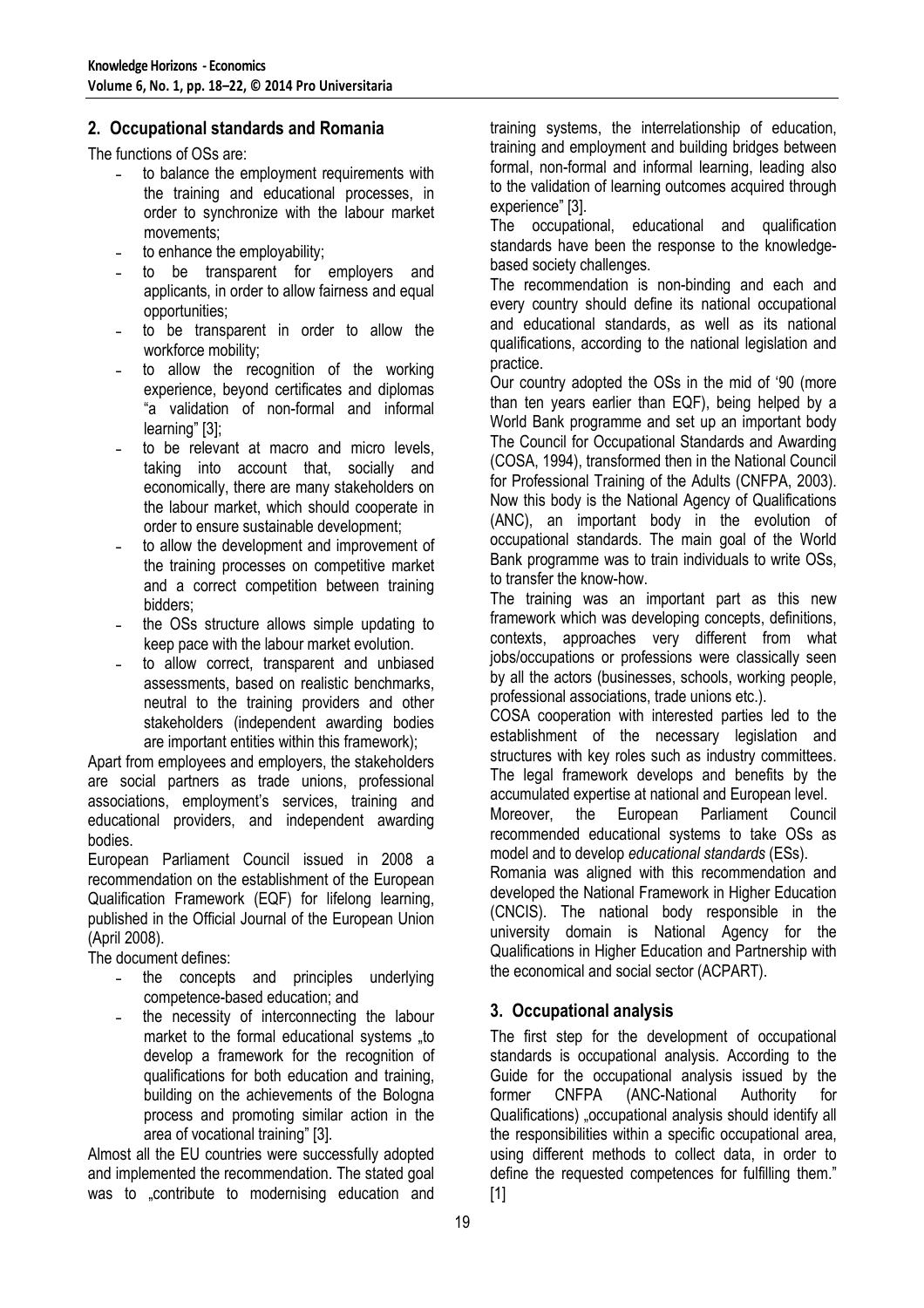Practically, the job description document and the watch of an individual during performing his/her job are the main methods to identify the necessary information. In the literature there are several approaches for occupational analysis:

functional analysis  $-$  the key purpose of an occupation are identified and subdivided into function and sub-function until the outcomes of each function are identified" [2]. It focuses not on the steps or stages of the work process; it focuses on the main outputs/outcomes and on the responsibilities. The activities are separated from the methods used for fulfilling them.

˗ DACUM (from **D**evelopment of a **C**urricul**UM**) is a systematic analysis of a job in order to identify "the major tasks and duties, as well as knowledge, skill, tools and equipment" [2] requested to fulfil the main responsibilities. Generally speaking this method is less deployed for occupational analysis, being used for training program development, but some procedures are valuable for getting a higher accuracy of the information.

˗ ETED (**E**mploi-**T**ype **E**tudié dans sa **D**ynamique or typical job studied in its dynamic)  $-$  "based on the understanding of the competences as resources on which an individual can draw to act in a given situation and organisational context" [2]. Thus the draft of the job is contextualized, based on some elements such as economic and technological trends, which surround the core activities.

Mixed methods – which practically draw a draft of the occupation profile in which the critical elements are "executive, preparatory, supporting and organising tasks, as well as competence requirements and the context in which the occupation is performed." [2]. Thus the method clearly separates from this stage the types of competence/outputs (for instance a painter paint the walls – the core of his/her job – but can prepare the walls, the paints, chooses the appropriate paint or dye and so on).

The most used collecting techniques are: site surveys and direct observation, job description documents, individual interviews, focused/moderated interviews, questionnaires, conferences etc.

According to the above cited document each approach influences and is influenced by the collecting data technique. In the functional analysis the managers, practitioners are the main sources of information, where as in the DATCUM case the experts and the workers backed up by an accurate survey are the data collecting methods. The interviews with managers and practitioners are the specific data collection methods in ETED. The resulted draft using mixed methods is assessed by a guided/moderated group, in which the social partners and training providers and industry

experts are involved together with managers, job holders and others.

Each technique has its own strengths, weaknesses and limitations and the analyst should choose those methods that increase the strengths and diminish the weaknesses and limitations.

The (a) data collection and (b) the data structuring within an iterative process are the main activities for the occupational analysis. The factors which influence this stage are the competences of the analyst, the availability of the information sources and the analysed occupation type.

Data collection is a time consuming activity, implying to find relevant sources of information, watching one or more individual/s performing their tasks in different contexts and on different sites. Moreover, the analyst should get relevant and appropriate competences for the analyzed occupation, even a personal experience, which helps in finding the best techniques and sources of information.

On the other hand, the sources of information should be credible, objective and multiple. The analysis is not intended to describe a specific job into a specific organisation, but a specific occupation within an industry. Thus, the analysis could start from the peculiarity, but have to identify the items (activities, functions, knowledge, skills, attitude etc.) which are relevant for all the entities belonging to the industry.

The occupation type has a tremendous influence on the data collection (for instance jobs as diver versus public relation officer or hair stylist versus court clerk), in other words practically occupations versus intellectual professions.

The collected data are miscellaneous and could refer to different items, so it is necessary to be categorised from the beginning. ANC set up a methodology in this matter focused on the functional analysis, as it stated in its documents (Guides, Methodologies and Annexes). But practically, the output of this first stage points out that the mixed method is used around the *major function concept*.

The *data analysis stage* follows the occupational analysis.

# **4. Data analysis**

Based on collected data, the analyst should identify the following items: major functions; specific activities; activities outcomes; qualitative benchmarks which are connected to the outcomes; theoretical knowledge; skills; attitude; the context in which the major functions and specific activities take place; levels of responsibility.

*Major functions* or *very important activities* within an occupation are generally speaking connected to a group of responsibilities or tasks, are highly relevant for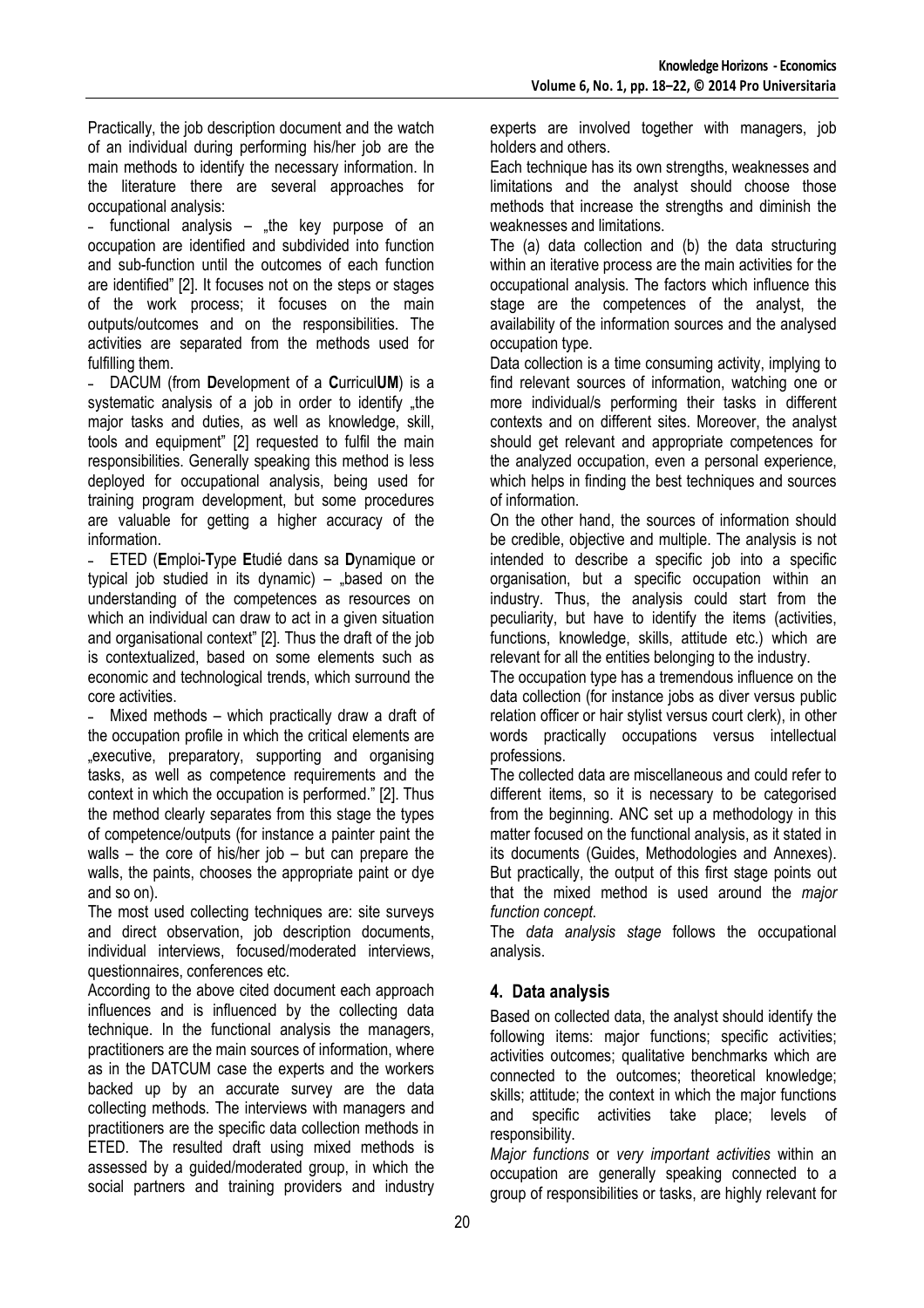the occupational area, but not connected to the methods, technologies or contexts and in the end these define the competences.

A well-defined major function should be deployed into a large range of contexts, conditions and sites, should be neither too complex nor too simple (simplistic) and should be evaluated and certified. Moreover, in order to fulfil such tasks, the job holder should have a core of knowledge and skills, transferable to other contexts.

For instance 'Marketing for the bank's products and services' and 'Retail loans management' are two major functions for the banking officer occupation, and in the case of a more practical occupation, a major function should be 'Maintenance of the IT equipments'.

An activity as "change the toner to HP printers" does not comply with the definitions and the characteristics of a major function (it is too simplistic, does not imply a group of generic knowledge and skills, does specify a type of device and around this "task" cannot be defined the simplest competence).

The number of major functions varies depending on the complexity of a job. For instance there are five major functions in the case of the banking officer.

*The specific activities and their outcomes* are the components of each major function. For some jobs the identification of the outcomes leads to the definition of the activities, for others the problem is more complex, especially in those jobs requiring a high level of responsibilities. For instance the activities of the major function 'Maintenance of the IT equipments' could be: (1) the cleaning of the devices, (2) the replacing of the spare parts, (3) the making of backup copies, (4) the running of the antivirus programmes etc.

The activities of the major function 'Retail loans management' could be: (1) the analysis of the required documents, (2) the drawing of the specific documents for crediting process, (3) the recording of the loans and collateral into the IT system etc.

Each well defined activity should have a qualitative benchmark, describing the lowest acceptable level on the labour market and, generally speaking, it is related to regulations, norms and standards of the outcomes.

The qualitative benchmarks should be clear, concise, measurable, achievable, applicable in all the contexts and realistic.

There are situations when the identification of the qualitative benchmarks is very difficult to be described clear, concise, measurable, achievable, applicable in all the contexts and realistic. In fact, the qualitative benchmarks carry a certain degree of subjectivity. This is the case of the services industries (including financial sector), where for the customer, the quality is a perceived element, depending on his or her experience, social environment and education (for instance the banks' clients with a high level of financial education

are more sophisticated, demanding very high qualitative services). For instance the outcome of the activity 'cleaning of the devices' is clean equipments, and the qualitative benchmark is 'according to the maintenance instructions from the technical documentation of each device'.

The outcome of the activity 'the analysis of the required documents' is that the documentation was analysed and the qualitative benchmarks are: according to the internal procedures concerning the credit and guarantee processes; according to the client and loan types; according to the National Bank of Romania' regulations concerning the credit risk and the clients classification; according to the level of competences described in the job description.

## **5. Knowledge, skills and attitude**

Based on the activities, outcomes and qualitative benchmarks, the analyst moves to the next phase, namely the identification of the required knowledge and skills for every major function. In this phase it is necessary to review the collected data and to discuss with the managers and practitioners.

The tendency, especially for intellectual professions, is to identify a great number of knowledge, from the highly theoretical to the practical ones. In order to eliminate no required and redundant knowledge, the analyst should bear in mind that:

• There have been defined eight key competences, among them calculus, basic competences in science and technology, digital, social and civic, cultural awareness and expression competences.

There have been defined general competences for each industry. For instance within the banking industry these are three: (1) Application of the legal provision on safety and health at work and in emergency situations; (2) Application of the customer due diligence (CDD); (3) Application of the rules to ensure the security of bank information.

According to the Official Journal of the European Union "knowledge means the outcome of the assimilation of information through learning. Knowledge is the body of facts, principles, theories and practices that is related to a field of work or study". The concept of knowledge could be interpreted as theoretical and factual.

In fact knowledge includes facts, principles and concepts. The concept of skill refers to practical aspects of using the cognitive acquired facts, principles and concepts, as well as personal traits (talents).

The competence goes beyond knowledge and skills:

- ˗ it allows a person to prove the ability to behave autonomously in performing a task;
- ˗ it allows a person to take responsibility for completing a task;